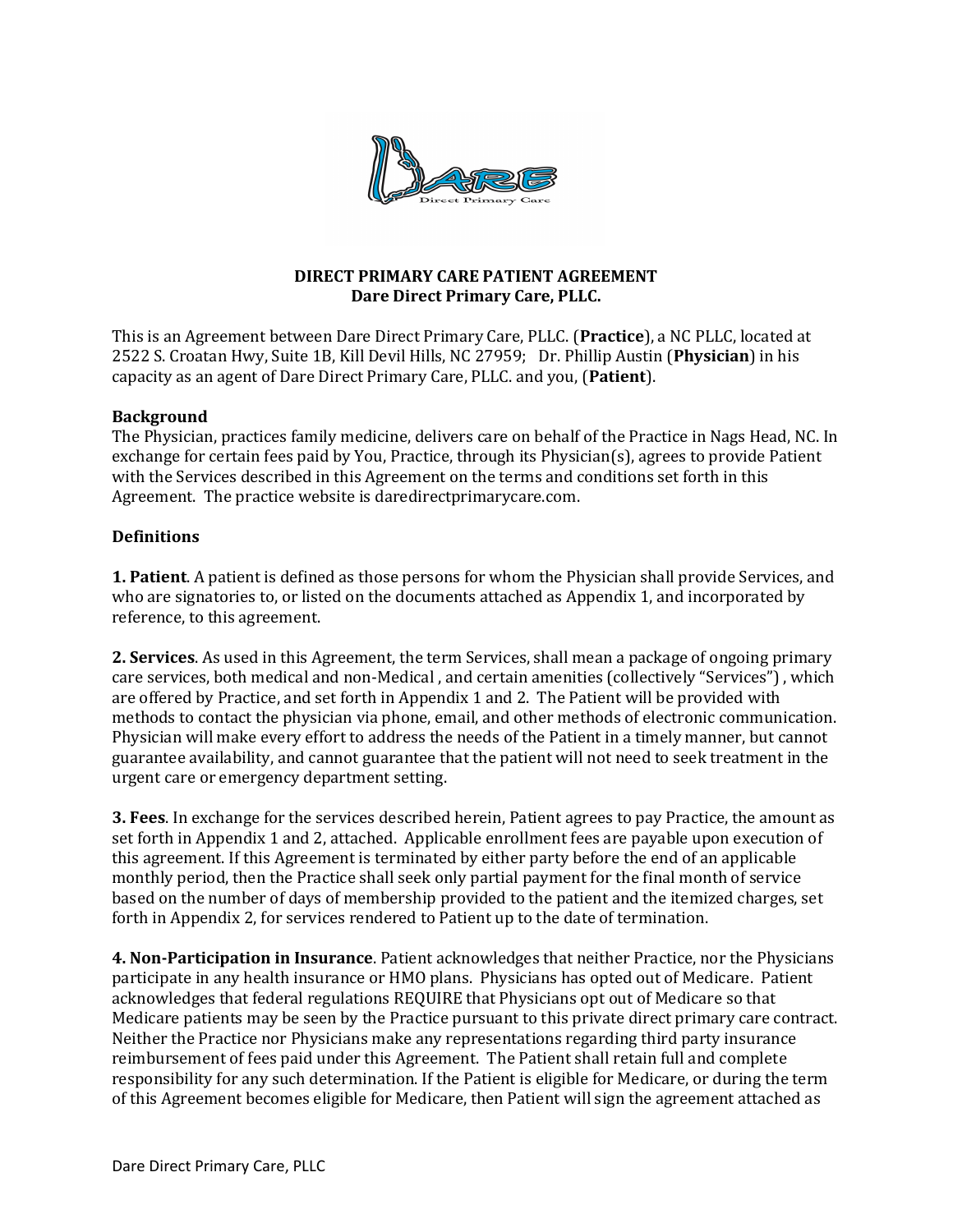Appendix 3, and incorporated by reference. This agreement acknowledges your understanding that the Physician has opted out of Medicare, and as a result, Medicare cannot be billed for any services performed for you by the Physician. You agree not to bill Medicare or attempt Medicare reimbursement for any such services.

5. Insurance or Other Medical Coverage. Patient acknowledges and understands that this Agreement is not an insurance plan, and not a substitute for health insurance or other health plan coverage (such as membership in an HMO). It will not cover hospital services, or any services not personally provided by Practice, or its Physicians. Patient acknowledges that Practice has advised that patient obtain or keep in full force such health insurance policy(ies) or plans that will cover Patient for general healthcare costs. Patient acknowledges that THIS AGREEMENT IS NOT A CONTRACT THAT PROVIDES HEALTH INSURANCE, in isolation does NOT meet the insurance requirements of the Affordable Care Act, and is not intended to replace any existing or future health insurance or health plan coverage that Patient may carry. This Agreement is for ongoing primary care, and the Patient may need to visit the emergency room or urgent care from time to time. Physician will make every effort to be available at all times via phone, email, other methods such as "after hours" appointments when appropriate, but Physician cannot guarantee 24/7 availability.

6. Term. This Agreement will commence on the date it is signed by the Patient and Physician below and will extend monthly thereafter. Notwithstanding the above, both Patient and Practice shall have the absolute and unconditional right to terminate the Agreement, without the showing of any cause for termination. The Patient may terminate the agreement with twenty-four hours prior notice, but the Practice shall give thirty days prior written notice to the Patient and shall provide the patient with a list of other Practices in the community in a manner consistent with local patient abandonment laws. Unless previously terminated as set forth above, at the expiration of the initial one-month term (and each succeeding monthly term), the Agreement will automatically renew for successive monthly terms upon the payment of the monthly fee at the end of the contract month. Examples of reasons the Practice may wish to terminate the agreement with the Patient may include but are not limited to:

- (a) The Patient fails to pay applicable fees owed pursuant to Appendix 1 and 2 per this Agreement;
- (b) The Patient has performed an act that constitutes fraud;
- (c) The Patient repeatedly fails to adhere to the recommended treatment plan, especially regarding the use of controlled substances;
- (d) The Patient is abusive, or presents an emotional or physical danger to the staff or other patients of Practice;
- (e) Practice discontinues operation; and
- (f) Practice has a right to determine whom to accept as a patient, just as a patient has the right to choose his or her physician. Practice may also terminate a patient without cause as long as the termination is handled appropriately (without violating patient abandonment laws).

7. Privacy & Communications. You acknowledge that communications with the Physician using phone (land line or cellular), e-mail, facsimile, video chat, and instant or direct messaging, are not guaranteed to be secure or confidential methods of communications. The practice will make an effort to secure all communications but by signing this agreement you consent to the use of these non-secure methods of communication. You expressly waive the Physicians obligation to guarantee confidentiality with respect to correspondence using such means of communication. You acknowledge all such communications may become part of your medical record.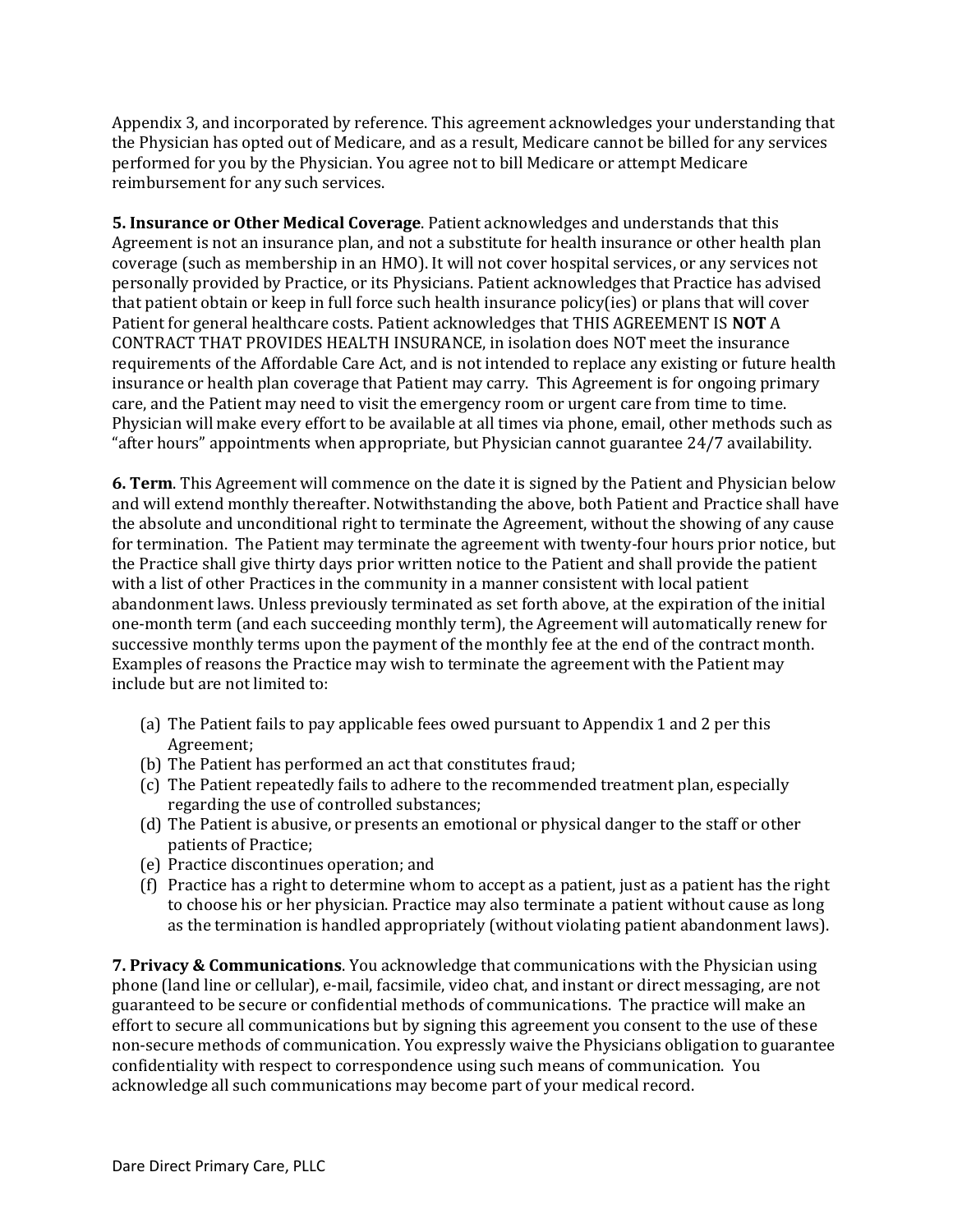8. Severability. If for any reason any provision of this Agreement shall be deemed, by a court of competent jurisdiction, to be legally invalid or unenforceable in any jurisdiction to which it applies, the validity of the remainder of the Agreement shall not be affected, and that provision shall be deemed modified to the minimum extent necessary to make that provision consistent with applicable law and in its modified form, and that provision shall then be enforceable.

9. Reimbursement for Services if Agreement is Invalidated. If this Agreement is held to be invalid for any reason, and if Practice is therefore required to refund all or any portion of the monthly fees paid by Patient, Patient agrees to pay Practice an amount equal to the fair market value of the Services actually rendered to Patient during the period of time for which the refunded fees were paid.

10. Assignment. This Agreement, and any rights Patient may have under it, may not be assigned or transferred by Patient.

11. Jurisdiction. This Agreement shall be governed and construed under the laws of the State of North Carolina and all disputes arising out of this Agreement shall be settled in the court of proper venue and jurisdiction for the Practice address in Nags Head, NC.

# 12. Patient Understandings (initial each):

- \_\_\_\_\_\_\_\_ This Agreement is for ongoing primary care and is NOT a medical insurance agreement.
- \_\_\_\_\_\_\_\_ I do NOT have an emergent medical problem at this time.
- In the event of a medical emergency, I agree to call 911 first.
- LIGE 1 do NOT expect the practice to file or fight any third party insurance claims on my behalf.
- \_\_\_\_\_\_\_\_ I do NOT expect the practice to prescribe chronic controlled substances on my behalf.
- (These include commonly abused opioid medications, benzodiazepines, and stimulants.) \_\_\_\_\_\_\_\_ In the event I have a complaint about the Practice I will first notify the Practice directly.

\_\_\_\_\_\_\_\_ I consent to the use of potentially non-secure methods of communication with the Practice, such as phone (land line or cellular), e-mail, facsimile, video chat, and instant or direct messaging. I also acknowledge and consent that these communications with the Practice may contain Protected Health Information.

| I am enrolling (myself and my family if applicable) in the practice voluntarily. |  |  |  |
|----------------------------------------------------------------------------------|--|--|--|
|                                                                                  |  |  |  |

| Patient Name                    |  |
|---------------------------------|--|
| Patient (or Guardian) Signature |  |
| Physician Name                  |  |
| Physician Signature             |  |

.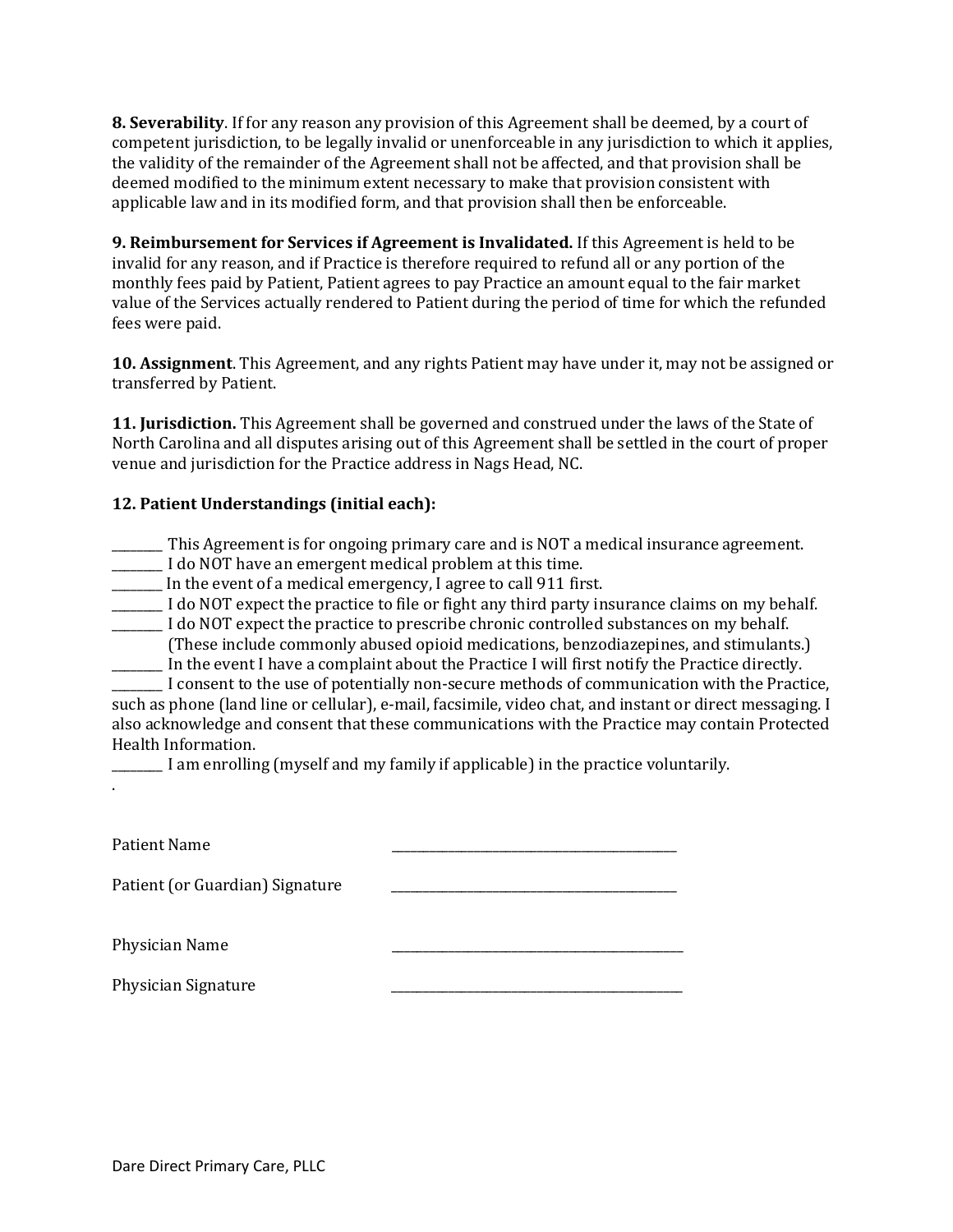## APPENDIX 1 Dare Direct Primary Care Periodic & Enrollment Fees

This Agreement is for ongoing primary care. This is Agreement is NOT HEALTH INSURANCE and is NOT A HEALTH MAINTENANCE ORGANIZATION. The Patient may need to use the care of specialists, emergency rooms, and urgent care centers that are outside the scope of this Agreement. Each Physician within the Practice will make an appropriate determination about the scope of primary care services offered by the Physician.

### Fee Schedule

Enrollment Fee – This is charged when the Patient enrolls with the Practice and is nonrefundable. This fee is subject to change. If a patient discontinues membership and wishes to re-enroll in the practice we reserve the right to decline re-enrollment or to require that the re-enrollment fee reflect an amount equivalent to the months of absent payments when dis-enrolled from the Practice.

Your Enrollment fee is \$ 50.00

Monthly Periodic Fee (billed at the end of the service period) – This fee is for ongoing primary care services. Twenty scheduled in person visits per year are available to you at no additional cost. Each scheduled in person visit over twenty will be charged a \$65 per visit fee. Your number of virtual visits (e-mail, electronic, phone) are not capped. We prefer that you schedule visits more than 24 hours in advance when possible. Some ancillary services will be passed through "at cost" with markup to cover cost of executing the services. Examples of these ancillary services include laboratory testing and certain procedures. Many services available in our office (such as EKGs) are available at no additional cost to you. Items available at no additional cost will be listed on our website and are subject to change.

The monthly periodic fee is based on age and is \$49 per month for ages 21-40, \$59 per month for ages 41-60, and \$69 per month for ages over 61. Patients under 20 years old will be \$35 per month and \$25 per month with an enrolled parent. (due at the end of the month of service).

The periodic fee will be billed on the patient selected day of the month (after the ongoing primary care has been provided) and the patient is entitled to leave the practice at any time and be assigned a prorated final bill based upon the date of withdrawal from the practice.

### After-Hours Visits

There is no guarantee of after-hours availability. This agreement is for ongoing primary care, not emergency or urgent care. Your physician will make reasonable efforts to see you as needed after hours if your physician is available.

### Acceptance of Patients

We reserve the right to accept or decline patients based upon our capability to appropriately handle the patient's primary care needs. We may decline new patients pursuant to the guidelines proffered in Section 6 (Term), because the Physician's panel of patients is full, or because the patient requires medical care not within the Physician's scope of services.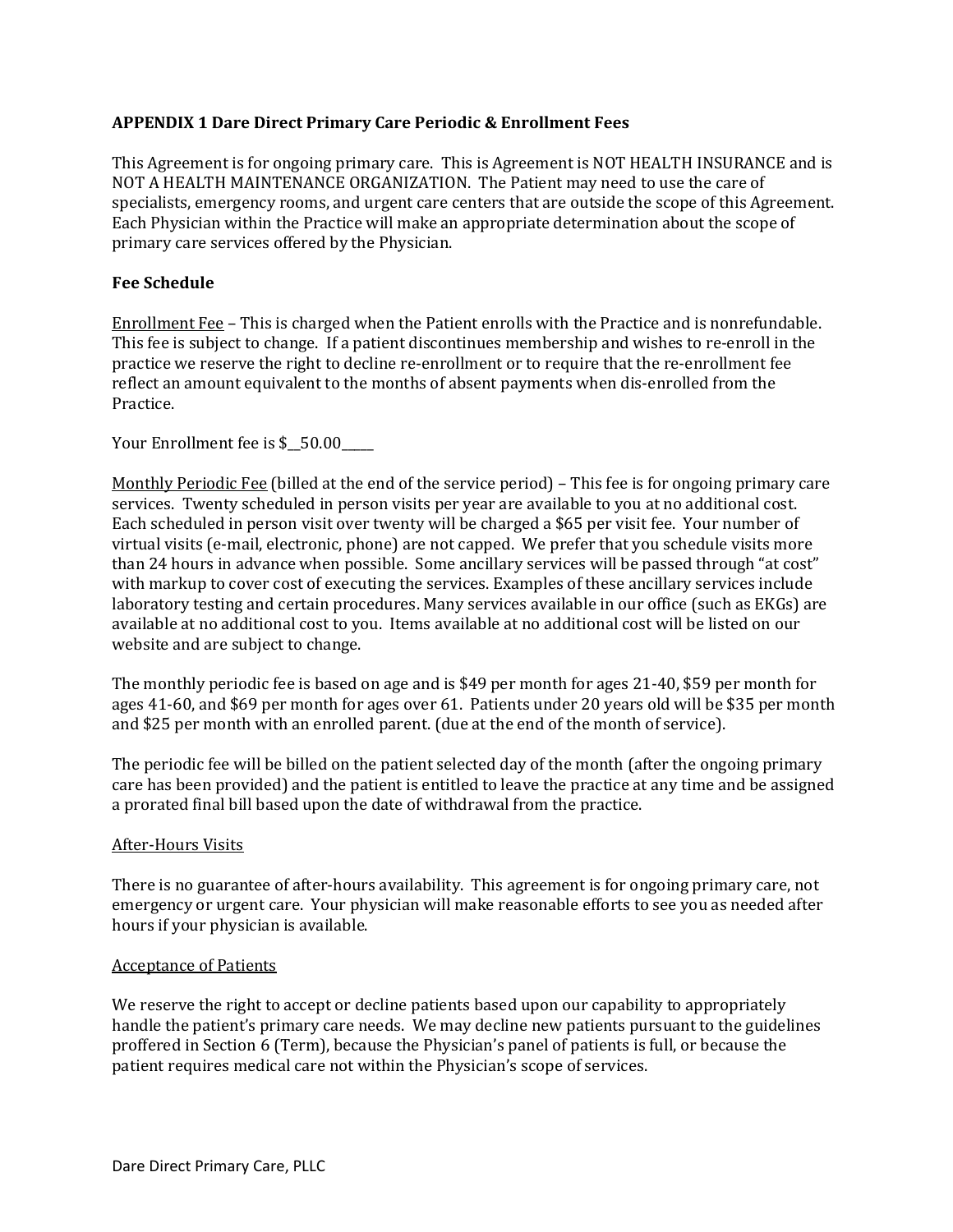# Appendix 2 Dare Direct Primary Care Itemized Fees

Ongoing Primary Care is included with the Periodic Fee described in Appendix 1. Please see a list of some of the chronic conditions we routinely treat on the Practice website (subject to change). There are no itemized fees for office visits unless the patient has more than twenty scheduled inoffice visits in a calendar year.

In-Office Procedures we are generally comfortable performing are listed on the Practice website. These are typically available at no additional cost unless otherwise designated, and these are also subject to change.

Laboratory Studies will be drawn in the office with a charge for drawing the lab to cover expenses of handling the labs and the Patient will be charged according to the direct price rate we have negotiated with the lab.

Pathology studies (most commonly skin biopsies) will be ordered in the most economical manner possible. Anticipated prices for these studies (subject to change) will be discussed with patient prior to doing the procedure.

Radiology studies will be ordered in the most cost effective manner possible for the Patient.

Surgery and specialist consults will be ordered in the most cost effective manner possible for the Patient.

Vaccinations are NOT offered in our office at this time due to the cost prohibitive nature of stocking a limited supply. We will make an effort to help you obtain needed vaccinations else ware in the most cost effective manner possible.

Hospital Services are NOT covered by our membership plan, and due to mandatory "on call" duties required at local institutions we have elected NOT to obtain formal hospital admission privileges at this time.